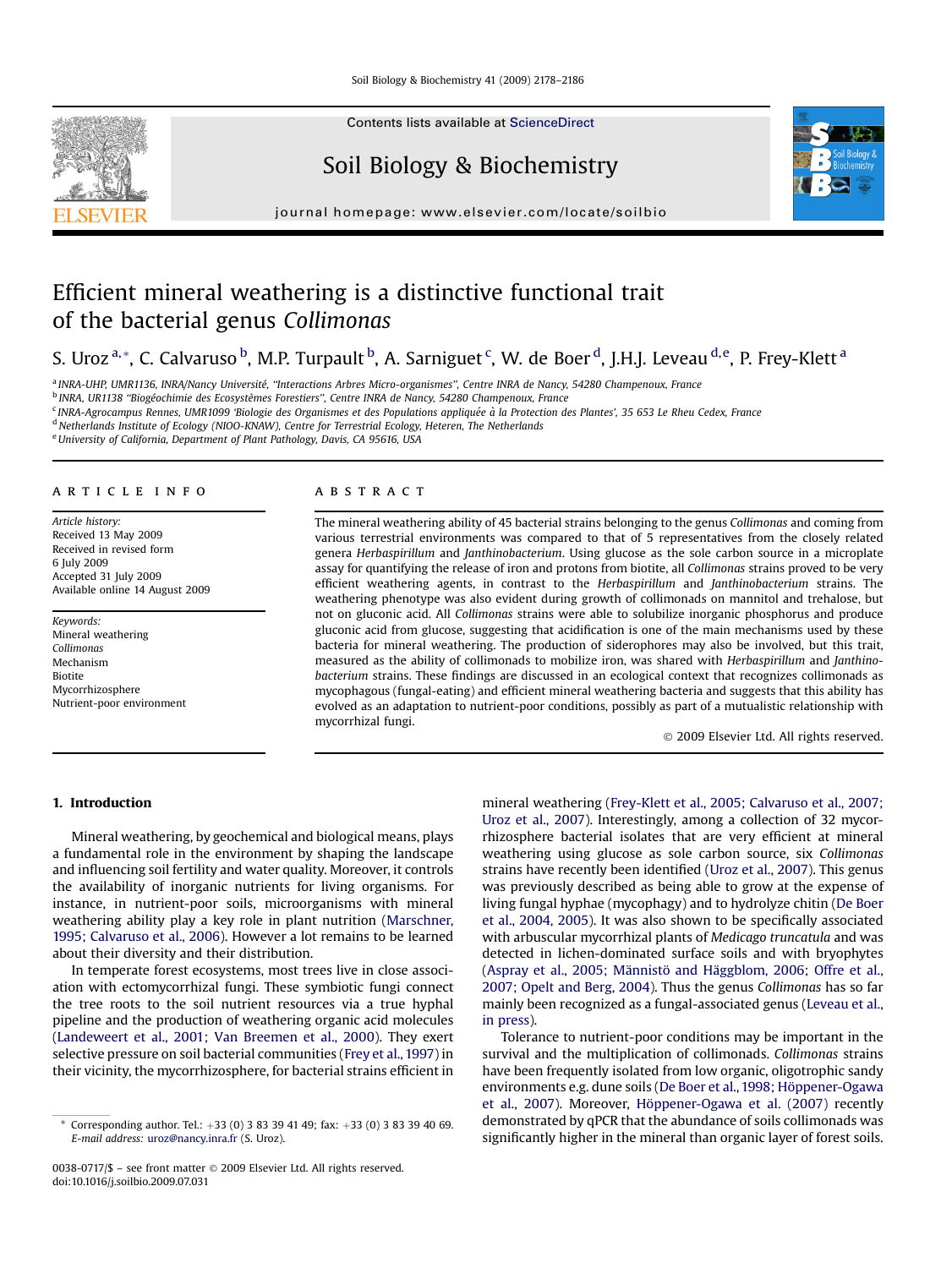This result suggests that the conditions occurring in the mineral horizon of the soil such as the inorganic nutrient status may influence the abundance of the collimonads. In this context, mineral weathering ability may be a functional and ecological trait of the Collimonas genus.

To test this hypothesis, a collection of collimonads was assayed for their mineral weathering ability. Fifty collimonads and closely related strains originating from relatively nutrient-poor environments, where inorganic nutrients are poorly bioavailable, such as forest soils, tundra soils, heathland and coastal dunes were screened for the ability to solubilize phosphorus, to mobilize iron and to weather biotite, a phyllosilicate occurring frequently in soils. The impact of the carbon substrate on the mineral weathering ability was also tested and the data were analyzed statistically.

#### 2. Materials and methods

#### 2.1. Bacterial strains and growth media

A total of 50 bacterial strains from various terrestrial environments was used in this study ([Table 1](#page-2-0)). The majority of the bacterial strains came from lab collections; the Collimonas strains from Tundra soils were kindly provided by Dr. Minna Männistö (Finnish Forest Research Institute, Finland). The characteristics of the soils (pH, type of soil texture and/or bedrock, vegetation and location) from which the collimonads were isolated are presented in [Table 2.](#page-3-0) Three reference strains of Burkholderia [PN3(3), PML1(4) and PML1(12)] were used as negative and positive controls for the mineral weathering assays as described in [Uroz](#page-8-0) [et al. \(2007\).](#page-8-0) The strain PN3(3) is unable to weather biotite contrary to the strains PML1(4) and PML1(12) which are efficient. Bacterial strains were grown at 25  $\degree$ C on 1/10-strength tryptic soy agar (TSA) medium (3 g  $L^{-1}$  Tryptic Soy Broth from Difco and 15 g  $L^{-1}$  agar). All the bacterial strains were cryopreserved at  $-80$  °C in 20% glycerol.

#### 2.2. Phenotypic characterization of the bacterial isolates

Gram determination was performed using the aminopeptidase test from Sigma on the uncharacterized bacterial strains. Each Collimonas strain was also tested for its ability to hydrolyze colloidal chitin on minimal agar medium (5 g  $L^{-1}$  NaCl; 1 g  $L^{-1}$  KH<sub>2</sub>PO<sub>4</sub>; 0.1 g L<sup>-1</sup> yeast extract; 20 g L<sup>-1</sup> agar and 2 g L<sup>-1</sup> colloidal chitin) adjusted to pH 6,5. Colloidal chitin was prepared as described by [Hsu and Lockwood \(1975\)](#page-7-0) from crab shells chitin (Sigma).

#### 2.3. Mineral weathering potential

The mineral weathering potential of the bacterial isolates was quantified as described in [Uroz et al. \(2007\)](#page-8-0). Briefly, 20  $\mu$ L of a bacterial inoculum ( $A_{595nm} = 0.8-1$ ) were inoculated in sterile Multiscreen microplates (MAGVN22, 0.22 µm pore size, Millipore) containing 10 mg of sterile biotite particles (diameter,  $200-500 \mu M$ , which was convenient for the experimental procedure used) and 180 µL of Bushnell-Hass medium (BHm: KCl, 20 mg  $L^{-1}$ ;  $\rm MgSO_4$ ,7H $\rm _2O$ , 150 mg L $^{-1}$ ; NaH $\rm _2$ PO $\rm _4$ ,2H $\rm _2O$ , 80 mg L $^{-1}$ ; Na $\rm _2$ H-PO4,2H2O, 90 mg L $^{-1}$ ; (NH4)2SO4, 65 mg L $^{-1}$ ; KNO3, 100 mg L $^{-1}$  and CaCl<sub>2</sub>, 20 mg  $L^{-1}$ ) devoid of iron, buffered at pH 6.5 and supplemented with glucose (2 g L $^{-1}$ ). A selection of bacterial strains was also tested using other carbon sources such as mannitol, trehalose and gluconic acid (2 g L $^{-1}$ ). The biotite was obtained from Bancroft (Canada), and is a 2:1 phyllosilicate, which is frequently present in acid soil, which weathers relatively quickly and holds K, Mg and Fe nutrient elements. It is a pure homogeneous mineral and its composition is in g  $kg^{-1}$ : SiO<sub>2</sub>, 410.1; Al<sub>2</sub>O<sub>3</sub>, 109; Fe<sub>2</sub>O<sub>3</sub>, 22.1;

FeO, 100.5; MnO, 2.7; MgO, 189; Na<sub>2</sub>O, 4.1; K<sub>2</sub>O, 94.6; TiO<sub>2</sub>, 22.8; F, 44.2 and Zn, 0.8. Its structural formula is (Si3Al $_1$ ) (Fe $\rm{^{3+}}_{0.12}$  Fe $\rm{^{2+}}_{0.61}$  $Mg_{2.06}$   $Mn_{0.02}$  Ti<sub>0.13</sub>) and  $K_{0.88}$  Na<sub>0.06</sub> O<sub>10</sub> (OH<sub>0.98</sub> F<sub>1.02</sub>). Biotite and culture media were sterilized by autoclaving (20 min at 120 $\,^{\circ}$ C).

Each bacterial strain was inoculated in 8 wells of the microplates: 4 were used to estimate weathering ability and 4 to determine the pH, as described below. Burkholderia strains [PN3(3)] and [PML1(4)], [\(Table 1\)](#page-2-0), were used as negative and positive controls, respectively. Another negative control consisted of adding 200 µL of BHm medium only, to the biotite (no bacteria).

After a 48-hr incubation at 25 $\degree$ C under constant agitation, the MultiScreen microplates were centrifuged and filtrates  $(0.22 \mu m)$ were transferred to a new microplate containing 20 µL of ferrospectral<sup>®</sup> (Merck, for iron quantification) or bromocresol green (1 g  $L^{-1}$ , Sigma, for pH determination). The amount of total iron  $(Fe<sup>2+</sup>$  and Fe<sup>3+</sup>) released from biotite in the solution and the pH were estimated from A<sub>595 nm</sub> measurements on a Bio-Rad model 550 microplate reader, based on calibration curves. The average values of the four replicates for iron quantification and for pH measurements were taken as the weathering potential of each isolate. To investigate which mechanisms could be involved in the bacterial dissolution of the biotite, abiotic assays were performed using serial dilutions of a complexing agent (citric acid,  $10^{-3}$  M) and a strong acid (hydrochloric acid, concentration adjusted to pH 6–2). The synthetic iron chelator Deferoxamine methanesulfonate (DFAM) (Sigma,  $75-150 \mu$ M) was used as a control [\(Kalinowski](#page-7-0) [et al., 2000](#page-7-0)). The data obtained with citric and hydrochloric acids were used to draw two reference curves corresponding to the complexation and acidification reactions that occur during the weathering process.

## 2.4. In vitro assays for inorganic phosphorus solubilization and siderophore production

The ability of bacterial strains to solubilize tricalcium orthophosphate via the production of acid compounds and to mobilize iron via the production of siderophores was assessed on solid tricalcium phosphate (TCP) and chrome azurol S (CAS) media, respectively, following the protocol of [Frey-Klett et al. \(2005\).](#page-7-0) Briefly, each bacterial isolate was grown on 10% TSA medium at 25  $\degree$ C for 48 h. The bacteria were then collected and suspended in sterile water to obtain a suspension with  $A_{595nm} = 0.7$  (ca  $10^9$  cells mL<sup>-1</sup>). For each bacterial isolate, 10  $\mu$ L of inoculum was dropped in the center of three plates. After incubation at  $25$  °C for 7 days, the clearing of the initially turbid medium indicated phosphate solubilization and iron mobilization on TCP and CAS media, respectively. All the bacterial strains grew on these media and the diameter of the haloes around the bacteria were measured and averaged. According to these values, the bacterial isolates were distributed into two classes based on discoloration response on the CAS or TCP media (0 and  $+$ ).

#### 2.5. Determination of gluconic acid production

As **D-gluconic acid is known to be a weathering agent produced** by bacteria [\(Lin et al., 2006\)](#page-7-0), its production by the bacterial strains was determined in the same culture supernatant as the one used for pH measurement and iron quantification in the weathering microplate assay via an enzymatic bioassay, according to the manufacturer's instructions (kit 10428191035 from r-biopharm/ Roche $\mathbb{S}^{\infty}$ ). Briefly, this assay links two enzymes, Gluconate kinase and 6-Phosphogluconate dehydrogenase respectively, to generate NADPH stoichiometrically with the D-gluconic acid present in the sample. NADPH concentrations were determined from  $A_{340 \text{ nm}}$ measurements ([Krishnaraj and Goldstein, 2001](#page-7-0)).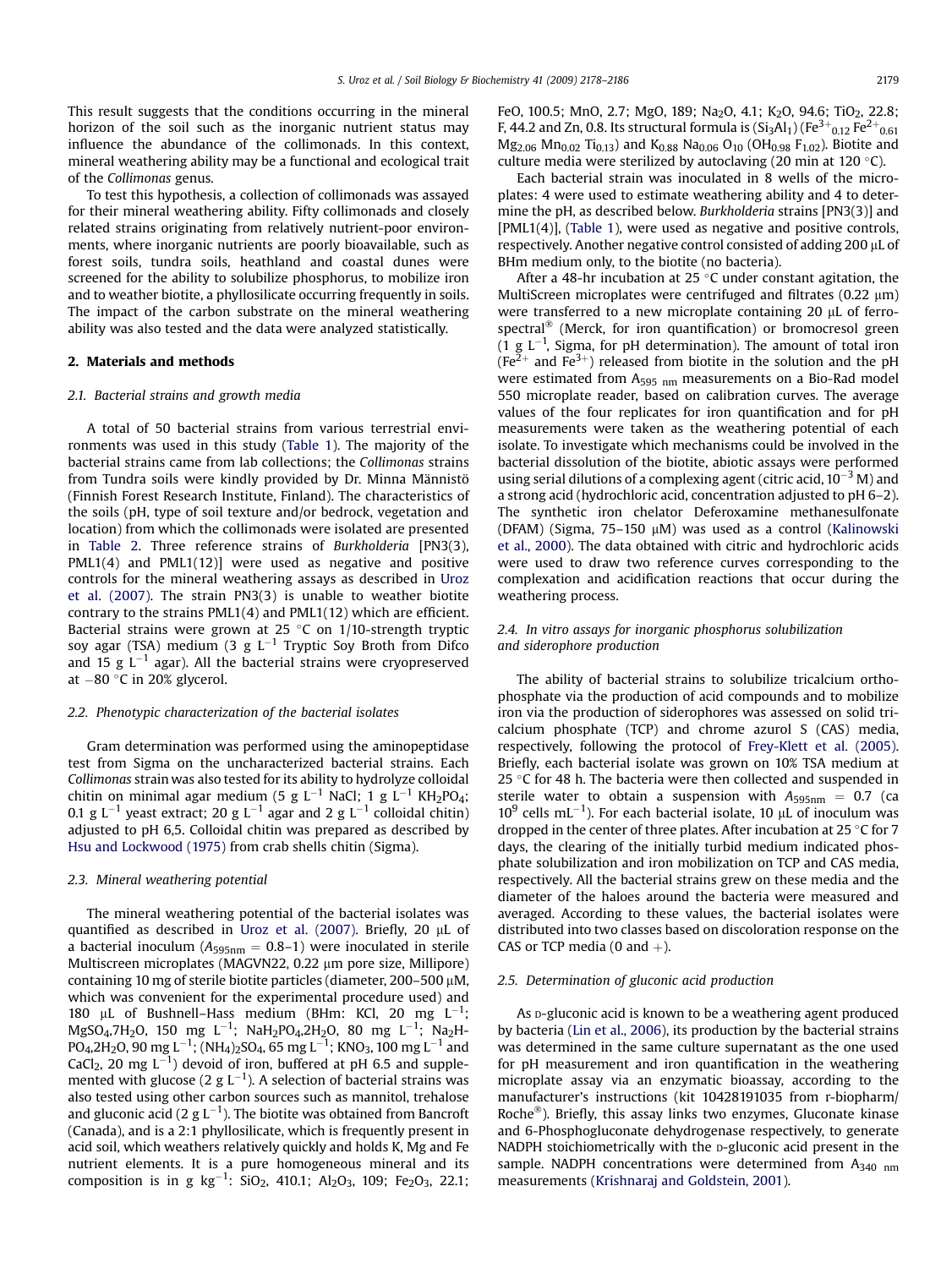#### <span id="page-2-0"></span>Table 1

Mineral weathering ability of the bacterial strains used in this study.

| Strain                        | Reference                   | Origin                                       | $Fe*$        | $pH^{**}$ | $GA***$          | <b>TCP</b>               | CAS                               |
|-------------------------------|-----------------------------|----------------------------------------------|--------------|-----------|------------------|--------------------------|-----------------------------------|
| <b>Burkholderia</b>           |                             |                                              |              |           |                  |                          |                                   |
| PML1(4)                       | Uroz et al., 2007           | Forest soil <sup>a</sup>                     | 1.86         | 3.33      | 0.2              |                          |                                   |
| PML1(12)                      | Uroz et al., 2007           | Forest soil <sup>a</sup>                     | 1.66         | 3.37      | n.d.             | $^+$                     | $\hspace{1.0cm} + \hspace{1.0cm}$ |
| PN3(3)                        | Uroz et al., 2007           | Forest soil                                  | $\mathbf{0}$ | 6.25      | 0                | $\overline{\phantom{0}}$ | $\overline{a}$                    |
|                               |                             |                                              |              |           |                  |                          |                                   |
| Collimonas                    |                             |                                              |              |           |                  |                          |                                   |
| France                        |                             |                                              |              |           |                  |                          |                                   |
| C2PN2(1)                      | Lab collection              | Forest soil                                  | 0.94         | 3.65      | n.d.             |                          |                                   |
| PML3(2)                       | Uroz et al., 2007           | Forest soil <sup>a</sup>                     | 1.26         | 3.50      | n.d.             | $\! +$                   | $\qquad \qquad +$                 |
| PML3(4)                       | Uroz et al., 2007           | Forest soil <sup>a</sup>                     | 0.95         | 3.43      | n.d.             | $^{+}$                   | $\overline{\phantom{0}}$          |
|                               | Uroz et al., 2007           | Forest soil <sup>a</sup>                     | 1.56         | 3.48      | n.d.             |                          |                                   |
| PML3(7)                       |                             |                                              |              |           |                  | $^{+}$                   | $^+$                              |
| PML3(8)                       | Uroz et al., 2007           | Forest soil <sup>a</sup>                     | 1.52         | 3.46      | n.d.             | $^{+}$                   | $\qquad \qquad +$                 |
| PMB2(3)                       | Uroz et al., 2007           | Forest soil <sup>a</sup>                     | 0.75         | 3.57      | 1.47             | $^{+}$                   |                                   |
| PMB3(1)                       | Uroz et al., 2007           | Forest soil <sup>a</sup>                     | 2.88         | 3.09      | 1.58             | $\! + \!\!\!\!$          |                                   |
| EPMY1(18)                     | Lab collection              | Forest soil <sup>a</sup>                     | 1.72         | 3.39      | n.d.             |                          |                                   |
| EPMY1(19)                     | Lab collection              | Forest soil <sup>a</sup>                     | 1.38         | 3.15      | n.d.             |                          |                                   |
|                               |                             |                                              |              |           |                  |                          | $^+ \,$                           |
| BPN7(2)                       | Lab collection              | Forest soil                                  | 1.65         | 3.96      | n.d.             | $^{+}$                   | $\qquad \qquad +$                 |
| BPN7(3)                       | Lab collection              | Forest soil                                  | 0.80         | 3.82      | n.d.             | $^{+}$                   | $\qquad \qquad +$                 |
| BPML7(1)                      | Lab collection              | Forest soil <sup>a</sup>                     | 1.54         | 3.44      | n.d.             | $\! + \!\!\!\!$          | $\qquad \qquad +$                 |
| BPML7(4)                      | Lab collection              | Forest soil <sup>a</sup>                     | 1.47         | 3.9       | n.d.             |                          |                                   |
|                               |                             |                                              |              |           |                  | $\! + \!\!\!\!$          | $^+$                              |
| Netherlands                   |                             |                                              |              |           |                  |                          |                                   |
| Ter <sub>6</sub>              | De Boer et al., 1998, 2004  | Coastal dune grassland <sup>b</sup>          | 1.70         | 3.5       | n.d.             |                          | $\! +$                            |
| Ter 10                        | De Boer et al., 1998, 2004  | Coastal dune grassland <sup>b</sup>          | 1.71         | 3.43      | 1.62             | $^{+}$                   | $\qquad \qquad +$                 |
| Ter 14                        |                             | Coastal dune grassland <sup>b</sup>          | 1.19         |           |                  |                          |                                   |
|                               | De Boer et al., 1998, 2004  |                                              |              | 3.52      | 1.42             | $^{+}$                   | $\! + \!\!\!\!$                   |
| Ter 90                        | De Boer et al., 1998; 2004  | Coastal dune grassland <sup>b</sup>          | 1.40         | 3.46      | 0.74             |                          | $\qquad \qquad +$                 |
| Ter91                         | De Boer et al., 1998, 2004  | Coastal dune grassland <sup>b</sup>          | 1.35         | 3.35      | n.d.             | $^{+}$                   | $\qquad \qquad +$                 |
| Ter 118                       | De Boer et al., 1998, 2004  | Coastal dune grassland <sup>b</sup>          | 0.85         | 3.65      | 0.67             | $^{+}$                   |                                   |
| Ter 146                       | De Boer et al., 1998, 2004  | Coastal dune grassland <sup>b</sup>          | 1.76         | 3.47      | n.d.             |                          | $\qquad \qquad +$                 |
| Ter 165                       | De Boer et al., 1998, 2004  | Coastal dune grassland <sup>b</sup>          | 1.21         | 3.49      | n.d.             | $^{+}$                   | $\qquad \qquad +$                 |
| Ter166                        | De Boer et al., 1998, 2004  | Coastal dune grassland <sup>b</sup>          | 1.28         | 3.40      | 1.49             | $^{+}$                   | $\qquad \qquad +$                 |
| <b>Ter 228</b>                | De Boer et al., 1998, 2004  | Coastal dune grassland <sup>b</sup>          | 1.12         | 3.57      | n.d.             | $^{+}$                   |                                   |
| Ter 252                       | De Boer et al., 1998, 2004  | Coastal dune grassland <sup>b</sup>          | 0.98         | 3.48      | n.d.             | $^{+}$                   |                                   |
|                               |                             |                                              |              |           |                  |                          | $\qquad \qquad +$                 |
| <b>Ter 282</b>                | De Boer et al., 1998, 2004  | Coastal dune grassland <sup>b</sup>          | 1.54         | 3.45      | 1.24             | $^{+}$                   | $\qquad \qquad +$                 |
| Ter 300                       | De Boer et al., 1998, 2004  | Coastal dune grassland <sup>b</sup>          | 1.07         | 3.43      | 1.49             | $^{+}$                   |                                   |
| Ter 330                       | De Boer et al., 1998, 2004  | Coastal dune grassland <sup>b</sup>          | 1.49         | 3.46      | n.d.             | $^{+}$                   | $\qquad \qquad +$                 |
| Ter 331                       | De Boer et al., 1998, 2004  | Coastal dune grassland <sup>b</sup>          | 1.76         | 3.48      | 1.42             | $^{+}$                   | $\qquad \qquad +$                 |
| R35512                        | Höppener-Ogawa et al., 2007 | River dune grassland <sup>b</sup>            | 1.30         | 3.36      | n.d.             | $^{+}$                   | $\qquad \qquad +$                 |
| R35513                        | Höppener-Ogawa et al., 2007 | Heathland <sup>b</sup>                       | 1.56         | 3.36      | n.d.             | $^{+}$                   | $\! + \!\!\!\!$                   |
| R35514                        | Höppener-Ogawa et al., 2007 | Heathland <sup>b</sup>                       | 1.37         | 3.41      | 0.92             | $\! + \!\!\!\!$          | $\overline{\phantom{0}}$          |
| R35515                        | Höppener-Ogawa et al., 2007 | Heathland <sup>b</sup>                       | 1.51         | 3.36      | 1.80             | $^{+}$                   | $^{+}$                            |
|                               |                             |                                              |              |           |                  |                          |                                   |
| Finland                       |                             |                                              |              |           |                  |                          |                                   |
| RAJ3R1                        | Männistö and Häggblom, 2006 | boreal oligotrophic forest soil <sup>c</sup> | 1.15         | 3.7       | $\boldsymbol{2}$ |                          | $^+$                              |
| M2TIA                         | Männistö and Häggblom, 2006 | Mire pond sediment                           | 1.26         | 3.62      | $\overline{2}$   |                          |                                   |
| K <sub>2</sub> X <sub>3</sub> | Männistö and Häggblom, 2006 | boreal oligotrophic forest soil <sup>c</sup> | 1.24         | 3.39      | 1.98             | $^{+}$                   | $^+$                              |
| RA1BR1                        | Männistö and Häggblom, 2006 | boreal oligotrophic forest soil <sup>c</sup> | 1.13         | 3.44      | 1.81             | $^{+}$                   | $\qquad \qquad +$                 |
|                               | Männistö and Häggblom, 2006 | Arctic tundra soil <sup>c</sup>              | 0.77         | 3.49      | 1.75             |                          |                                   |
| M1J3                          |                             |                                              |              |           |                  | $^{+}$                   |                                   |
| K <sub>2E1</sub>              | Männistö and Häggblom, 2006 | boreal oligotrophic forest soil <sup>c</sup> | 1.17         | 3.45      | 1.86             | $^{+}$                   | $\qquad \qquad +$                 |
| M1R1                          | Männistö and Häggblom, 2006 | Arctic tundra soil <sup>c</sup>              | 1.27         | 3.76      | 1.74             |                          | $\qquad \qquad +$                 |
| M1T7                          | Männistö and Häggblom, 2006 | Arctic tundra soil <sup>c</sup>              | 0.71         | 3.59      | 1.78             | $^{+}$                   | $^{+}$                            |
| S5T5                          | Männistö and Häggblom, 2006 | Arctic tundra soil <sup>c</sup>              | 0.6          | 3.6       | 1.94             |                          |                                   |
| R5TN1                         | Männistö and Häggblom, 2006 | boreal oligotrophic forest soil <sup>c</sup> | 1.35         | 3.43      | 2.75             | $^{+}$                   | $^+$                              |
| M1T1                          | Männistö and Häggblom, 2006 | Arctic tundra soil <sup>c</sup>              | 0.87         | 3.6       | n.d.             | $^{+}$                   |                                   |
| K1E3                          | Männistö and Häggblom, 2006 | boreal oligotrophic forest soil <sup>c</sup> | 0.79         | 3.55      | n.d.             | $^{+}$                   | $\qquad \qquad +$                 |
| S1E3                          | Männistö and Häggblom, 2006 | Arctic tundra soil <sup>c</sup>              | 1.25         | 3.47      | n.d.             | $^{+}$                   | $^+$                              |
|                               |                             |                                              |              |           |                  |                          |                                   |
|                               |                             |                                              |              |           |                  |                          |                                   |
| Herbaspirillum                |                             |                                              |              |           |                  |                          |                                   |
| seropedicae DSM6445T          | Baldani et al., 1996        | Rice roots                                   | 0            | 6.25      | $\bf{0}$         |                          | $\! +$                            |
| rubrisubalbicans ATCC 19308T  | Baldani et al., 1996        | Saccharum officinalis                        | 0.02         | 5.01      | $\pmb{0}$        |                          | $\qquad \qquad +$                 |
| frisingense DSM 13128T        | Kirchhof et al., 2001       | Miscanthus sacchariflrus                     | 0            | 6.21      | $\bf{0}$         |                          |                                   |
|                               |                             |                                              |              |           |                  |                          |                                   |
| Janthinobacterium             |                             |                                              |              |           |                  |                          |                                   |
| agaricidamnosum DSM9628       | Lincoln et al., 1999        | Rotting Agaricus bisporus                    | 0.18         | 4.57      | 0.01             |                          | $\! +$                            |
| lividum P63                   | De Boer et al., 1998        |                                              | 0.05         | 5.16      | 0.04             |                          |                                   |
|                               |                             | soil                                         |              |           |                  |                          |                                   |

\*Amount of Fe released from the biotite in mg  $L^{-1}$ . Mean value of four replicates.

 $^{**}$ Mean value of the pH obtained from four replicates.<br> $^{***}$ GA: Amount of gluconic acid produced in g L<sup>-1</sup>.

The symbol  $+$  indicates the solubilization of phosphorus or the mobilization of iron, and the symbol – indicates no solubilization or mobilization.

n.d.: not determined.

<sup>a</sup> mycorrhizosphere environment.

<sup>b</sup> soil rich in fungi.

 $\frac{c}{c}$  soil rich in lichen.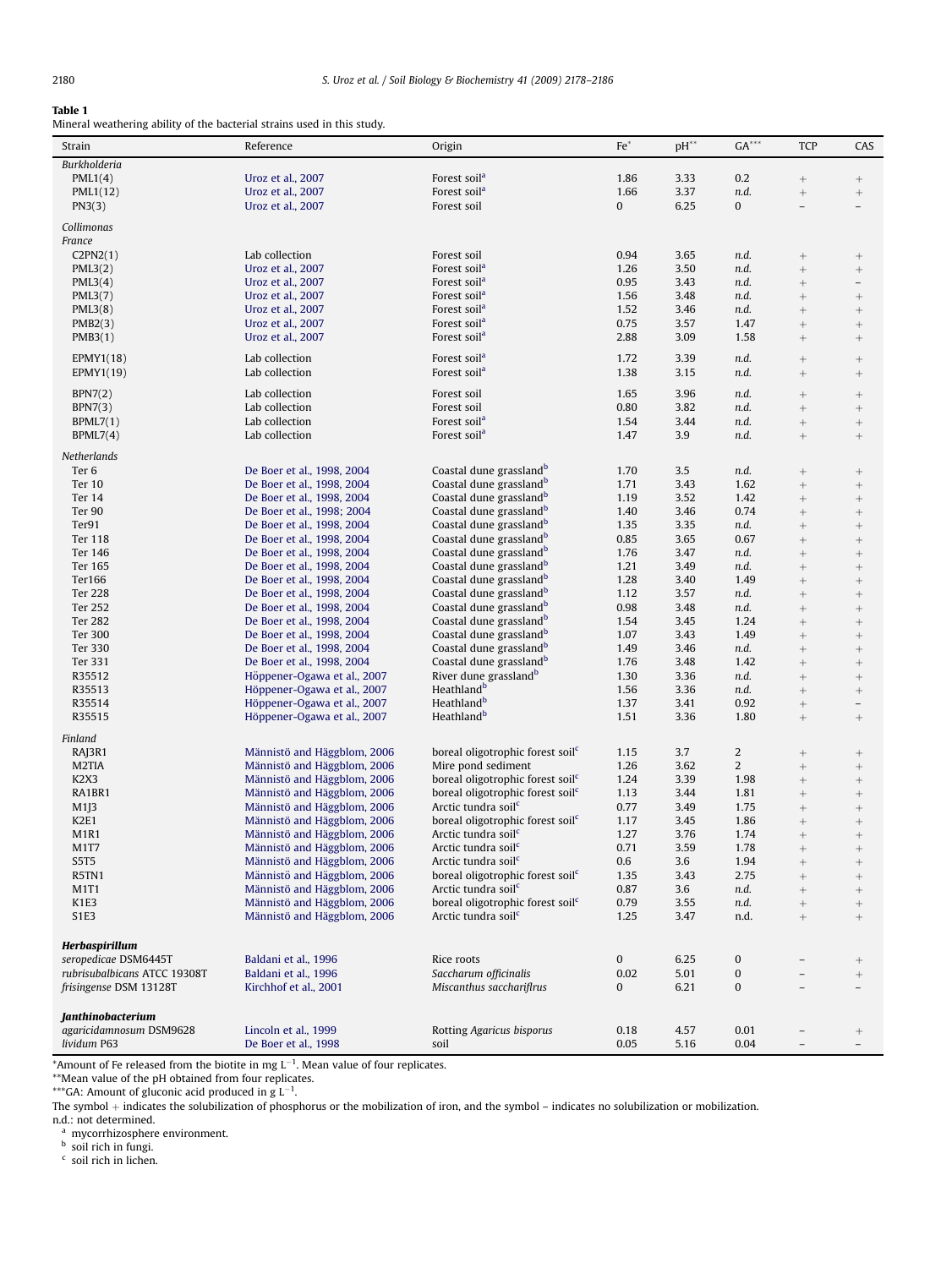<span id="page-3-0"></span>

| Table 2                                                                             |
|-------------------------------------------------------------------------------------|
| Soil characteristics of locations from which the studied collimonads were isolated. |

|                            | Site sample                                     | Location                                                       | Soil texture and/or<br>bedrock  | pH                | $C(g kg^{-1})$     | $N(g kg^{-1})$ C/N   |                      | $P^{**}(g \text{ kg}^{-1})$ | Vegetation                                                                                                   |
|----------------------------|-------------------------------------------------|----------------------------------------------------------------|---------------------------------|-------------------|--------------------|----------------------|----------------------|-----------------------------|--------------------------------------------------------------------------------------------------------------|
| <b>France</b> <sup>a</sup> | Breuil-Chenue (Morvan)                          | $(47^{\circ}18^{\prime}N, 4^{\circ}5^{\prime}E)$               | Sandy-loam*                     | 4                 | 66                 | 3.6                  | 18.3                 | 0.15                        | Forest (Quercus sessiliflora, Fagus<br>sylvatica and Picea abies)                                            |
| Finland <sup>b</sup>       | Saariselkä located<br>in eastern Lapland.       | (68°25'N, 27°25'E)                                             | Lake sediment                   |                   | n.d. n.d.          | n.d.                 | n.d.                 | n.d.                        | No vegetation                                                                                                |
|                            | Kilpisjärvi region                              | $(69°10'$ N, 20°50′E)                                          | Podzol                          | 5.3               | 2.9                | 0.17                 | 25                   | 0.23                        | Arctic-alpine tundra soils<br>dominated by dwarf shrubs<br>(Empetrum nigrum, Betula nana,<br>Vaccinium spp.) |
|                            | Rajajooseppi                                    | $(68^{\circ}28^{\prime}N, 28^{\circ}28^{\prime}E)$             | Podzol                          | 5                 | n.d.               | n.d.                 | n.d.                 | n.d.                        | Oligotrophic lichen-dominated<br>Scots pine forests                                                          |
|                            | Kätkäsuvanto                                    | (68°08'N, 23°21'E)                                             |                                 | 4.9               | n.d.               | n.d.                 | n.d.                 | n.d.                        |                                                                                                              |
| Netherlands <sup>c</sup>   | Island of Terschelling<br>Veluwe<br>Maas & Waal | (53°23'N. 5°16'E)<br>(52°04'N, 5°45'E)<br>$(51°10'$ N, 5°40'E) | Sandy<br>Sandy, podzol<br>Sandy | 5.3<br>4.1<br>4.9 | 6.1<br>77.5<br>9.6 | 0.35<br>2.36<br>0.81 | 17.4<br>32.8<br>11.9 | 0.5<br>0.5<br>0.5           | Grasses/herbs<br>Heathland (Calluna vulgaris)<br>Grasses/herbs                                               |

\*Developed on the ''Pierre qui Vire'' granite. The soil is Sandy-loam textured (60% sand and <20% clays).

\*\*Phosphore available.

n.d.: not determined.

Adapted from [Calvaruso et al. \(2009\)](#page-7-0) and Louis Mareschal (Personal communication).

Adapted from Männistö and Häggblom (2006); Männistö [et al. \(2007\); Eskelinen et al. \(2009\).](#page-7-0)

Adapted from Höppener-Ogawa et al. (2007).

## 2.6. Genotypic identification of the bacterial strains and phylogenetic analysis

rrs gene amplification was performed on the bacterial strains using the universal primers pA (5'-AGAGTTTGATCCTGGCTCAG-3') and 907 R (5'-CCGTCAATTCMTTTGAGTTT-3'). Sequencing reactions were analyzed in the multicapillary BECKMAN CEQ 8000XL automated sequencer system. The sequencing primer used was 518r (5'ATTACCGCGGATGCTGG-3') [\(Lane, 1991](#page-7-0)). The partial 16S rRNA gene sequences from all bacterial strains were aligned with published 16S rRNA gene sequences from  $\alpha$ -,  $\beta$ - and  $\gamma$ -proteobacteria using Clustal X (version 1.8) [\(Thompson et al., 1994\)](#page-8-0). Phylogenetic algorithms and tree design (DNA-DIST, NEIGHBOR, and SEQBOOT) were done using the PHYLIP 3.65 package (version 3.65; J. Felsenstein, University of Washington, Seattle [[http://evolution.genetics.](http://evolution.genetics.washington.edu/phylip.html) [Washington.edu/phylip.html\]](http://evolution.genetics.washington.edu/phylip.html)). Bootstrap analysis was based on 1000 replicates.

#### 2.7. Statistical analysis

The effect of the substrate source (glucose, mannitol, trehalose or gluconic acid) on the mineral weathering ability of each bacterial strain was determined by a one-factor analysis of variance (onefactor ANOVA) at the threshold level of  $P = 0.05$  and by the Bonferroni–Dunn test. The effect of the ecological origin (acid forest, dune, oligotrophic forest, tundra) on the mineral weathering ability of the collimonads was determined by analysis of variance (one-factor ANOVA) at the threshold level of  $P = 0.05$  and by the Fisher test. Both analysis were performed using the Superanova software (Abacus Concepts, Inc., Berkeley, CA).

## 3. Results

### 3.1. Mineral weathering ability of members of the genus Collimonas

Fourty five Collimonas strains belonging to the Collimonas  $(3\times)$ fungivorans, Collimonas arenae, Collimonas pratensis or unidentified species were analyzed for their ability to weather biotite in the microplate assay developed by [Uroz et al. \(2007\)](#page-8-0). Five strains belonging to the closely related genera Herbaspirillum and Janthinobacterium were also tested along with three strains of Burkholderia [PN3(3), PML1(4) and PML1(12)] that served as positive and negative controls. After two days of incubation, all collimonads, (clusters E to G in [Fig. 1,](#page-4-0) [Table 1\)](#page-2-0), were very efficient in extracting iron from the biotite and acidifying the medium. Their efficiencies ranged from 0.8 to 1.76 mg  $L^{-1}$  of Fe released from the biotite and with end-point pH values of ca. 3.5 ([Table 1](#page-2-0)). In contrast, among the Herbaspirillum and Janthinobacterium strains, Janthinobacterium agaricidamnosum DSM9628 was the only one able to weather the biotite, but with a very low efficiency (0.18 mg  $L^{-1}$  of Fe). The other strains were null or close to the detection limit level. All the collimonads appeared also capable of hydrolyzing chitin (data not shown).

## 3.2. Impact of the carbon substrate on the mineral weathering potential of the collimonads

The mineral weathering potentials presented above were measured with glucose as the sole carbon substrate in the microplate assay. As sugar utilization varies among the soil bacteria and could directly or indirectly influence their weathering ability, three other carbon sources that can be present in the fungal microenvironment, were tested on 16 Collimonas strains that were randomly chosen from the total collection [\(Table 3](#page-5-0)). The impact of these carbon sources was also tested for three of our reference strains of Burkholderia [PN3(3), PML1(4) and PML1(12)] described in [Uroz et al. \(2007\)](#page-8-0). All the bacterial strains tested were able to use these carbon sources as demonstrated by their growth in liquid medium (data not shown). Interestingly, most of the collimonads were able to weather biotite using mannitol or trehalose, but not gluconic acid, as sole carbon source [\(Table 3\)](#page-5-0). Moreover, no pH acidification was observed in the culture medium amended with gluconic acid whatever the bacterial strain. Weathering potential of collimonads appeared generally higher with glucose than with the other substrates; the exceptions were strains K2E1 which extracted significantly more iron with mannitol than with glucose (ca. 0.9 mg  $L^{-1}$  Fe released with glucose and 1.16 mg  $L^{-1}$  Fe released with mannitol) and PMB2(3) which extracted slightly more iron with trehalose than with glucose (0. 75 mg  $L^{-1}$  Fe released with glucose and 0.80 mg  $L^{-1}$  Fe released with trehalose) [\(Table 3\)](#page-5-0). Interestingly, five strains (S1E3, K2E1, Ter166, Ter91, R35512) showed the same levels of iron extracted from biotite with glucose and mannitol, but not the same levels of acidification [\(Table 3\)](#page-5-0).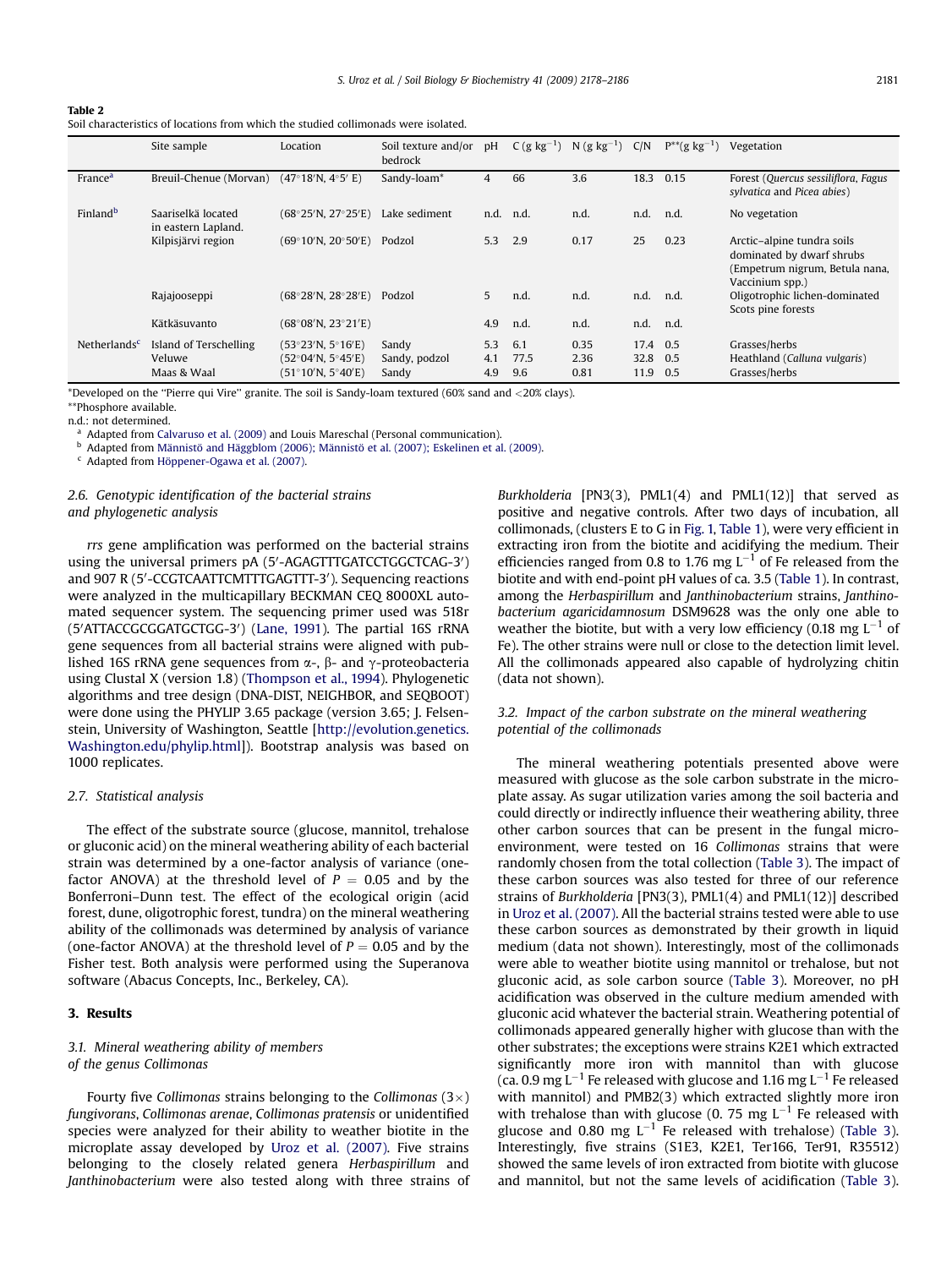<span id="page-4-0"></span>

Fig. 1. Neighbor-joining tree showing the phylogenetic relationships of the bacterial strains used in this study and their closest relatives among known species, based on PCR sequencing of a portion of the 16S rRNA gene with primers pA and 907R. A bootstrap analysis was performed with 1000 repetitions, and only values greater than 50 are indicated at the nodes. The bootstrap analysis identified seven clusters: A, B, C, D, E, F and G. The origin of each strain is described in [Table 1.](#page-2-0)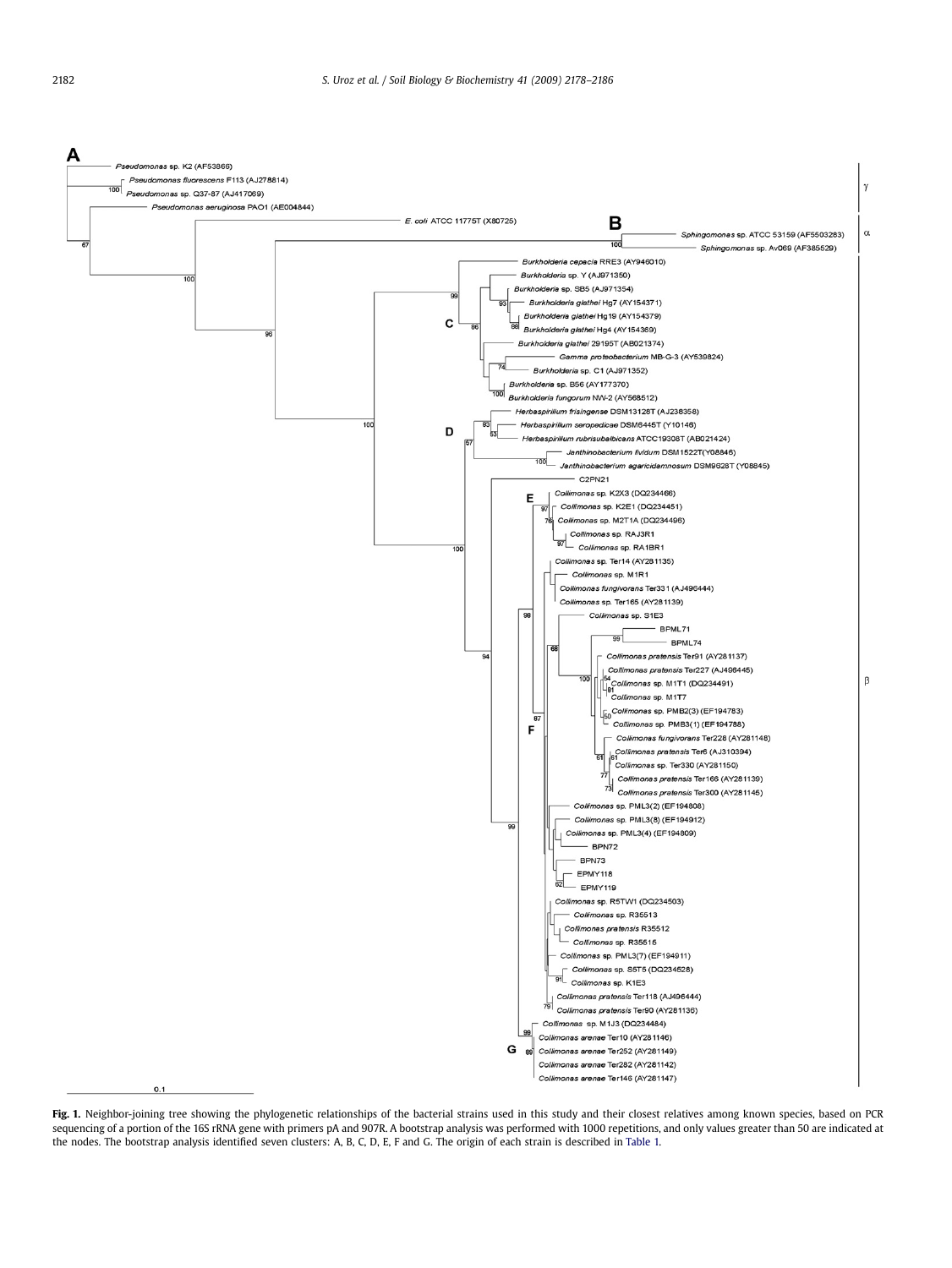<span id="page-5-0"></span>

| Table 3 |  |  |  |
|---------|--|--|--|
|         |  |  |  |

| Impact of the carbon source on the mineral weathering ability. |  |  |
|----------------------------------------------------------------|--|--|
|----------------------------------------------------------------|--|--|

|                               | $\mathrm{Fe}^{\ast\ast}$ |                       |                   |                | $pH^{***}$        |                   |                   |                   |
|-------------------------------|--------------------------|-----------------------|-------------------|----------------|-------------------|-------------------|-------------------|-------------------|
|                               | Glucose*                 | Mannitol              | Trehalose         | Gluconate      | Glucose           | Mannitol          | Trehalose         | Gluconate         |
| Collimonas                    |                          |                       |                   |                |                   |                   |                   |                   |
| PML3(2)                       | 1.26 <sup>a</sup>        | 0.29 <sup>b</sup>     | 0.26 <sup>b</sup> | 0 <sup>c</sup> | 3.50 <sup>a</sup> | 4.31 <sup>b</sup> | 4.43 <sup>c</sup> | 6.22 <sup>d</sup> |
| PML3(4)                       | 0.96 <sup>a</sup>        | 0.02 <sup>b</sup>     | 0 <sup>c</sup>    | 0 <sup>c</sup> | 3.43 <sup>a</sup> | 4.86 <sup>b</sup> | 6.22 <sup>c</sup> | 6.22 <sup>c</sup> |
| PML3(7)                       | 1.56 <sup>a</sup>        | 0.27 <sup>b</sup>     | 0 <sup>c</sup>    | 0 <sup>c</sup> | 3.48 <sup>a</sup> | $4.54^{b}$        | 6.22 <sup>c</sup> | 6.22 <sup>c</sup> |
| PML3(8)                       | 1.52 <sup>a</sup>        | 0.30 <sup>b</sup>     | 0.84 <sup>c</sup> | 0 <sup>d</sup> | 3.46 <sup>a</sup> | 4.69 <sup>b</sup> | 4.77 <sup>c</sup> | 6.22 <sup>d</sup> |
| PMB2(3)                       | 0.75 <sup>a</sup>        | 0.31 <sup>b</sup>     | 0.80 <sup>c</sup> | 0 <sup>d</sup> | 3.57 <sup>a</sup> | 4.18 <sup>b</sup> | 4.79 <sup>c</sup> | 6.22 <sup>d</sup> |
| PMB3(1)                       | 2.88 <sup>a</sup>        | $0.32^{b}$            | 0.15 <sup>c</sup> | 0 <sup>d</sup> | 3.09 <sup>a</sup> | $4.42^{b}$        | 5.05 <sup>c</sup> | 6.22 <sup>d</sup> |
| <b>S1E3</b>                   | 1.25 <sup>a</sup>        | 1.18 <sup>a</sup>     | 0.30 <sup>b</sup> | 0 <sup>c</sup> | 3.47 <sup>a</sup> | $4.75^{b}$        | 4.49 <sup>c</sup> | 6.22 <sup>d</sup> |
| K <sub>2E1</sub>              | 0.90 <sup>a</sup>        | $1.16^{b}$            | 0 <sup>c</sup>    | 0 <sup>c</sup> | 3.53 <sup>a</sup> | 4.72 <sup>b</sup> | 6.22 <sup>c</sup> | 6.22 <sup>c</sup> |
| K <sub>2</sub> X <sub>3</sub> | 1.24 <sup>a</sup>        | 1.11 <sup>a</sup>     | 0.28 <sup>b</sup> | 0 <sup>c</sup> | 3.41 <sup>a</sup> | 4.93 <sup>b</sup> | 4.43 <sup>c</sup> | 6.22 <sup>d</sup> |
| Ter330                        | 1.49 <sup>a</sup>        | 0.90 <sup>b</sup>     | 0.22 <sup>c</sup> | 0 <sup>d</sup> | 3.46 <sup>a</sup> | $4.83^{b}$        | 4.43 <sup>c</sup> | 6.22 <sup>d</sup> |
| Ter166                        | 1.28 <sup>a</sup>        | 1.16 <sup>a</sup>     | 0.23 <sup>b</sup> | 0 <sup>c</sup> | 3.41 <sup>a</sup> | 4.86 <sup>b</sup> | 4.44 <sup>c</sup> | 6.22 <sup>d</sup> |
| Ter165                        | 1.21 <sup>a</sup>        | $1.16^{b}$            | 0.54 <sup>c</sup> | 0 <sup>d</sup> | 3.49 <sup>a</sup> | 4.86 <sup>b</sup> | 3.97 <sup>c</sup> | 6.22 <sup>d</sup> |
| Ter91                         | 1.35 <sup>a</sup>        | 1.26 <sup>a</sup>     | 0.58 <sup>b</sup> | 0 <sup>c</sup> | 3.35 <sup>a</sup> | 4.82 <sup>b</sup> | 4.20 <sup>c</sup> | 6.22 <sup>d</sup> |
| R35513                        | 1.56 <sup>a</sup>        | 1.06 <sup>b</sup>     | 0.02 <sup>c</sup> | 0 <sup>c</sup> | 3.36 <sup>a</sup> | 4.77 <sup>b</sup> | 6.22 <sup>c</sup> | 6.22 <sup>c</sup> |
| R35512                        | 1.30 <sup>a</sup>        | 1.26 <sup>a</sup>     | 0.31 <sup>b</sup> | 0 <sup>c</sup> | 3.36 <sup>a</sup> | $4.83^{b}$        | 5.04 <sup>c</sup> | 6.22 <sup>d</sup> |
| R35515                        | 1.51 <sup>a</sup>        | 1.09 <sup>b</sup>     | 0.21 <sup>c</sup> | 0 <sup>d</sup> | 3.36 <sup>a</sup> | 4.77 <sup>b</sup> | 4.45 <sup>c</sup> | 6.22 <sup>d</sup> |
| Burkholderia                  |                          |                       |                   |                |                   |                   |                   |                   |
| PML1(4)                       | 1.86 <sup>a</sup>        | $0.24^{b}$            | 0 <sup>c</sup>    | 0 <sup>c</sup> | 3.33 <sup>a</sup> | 4.20 <sup>b</sup> | 6.23 <sup>c</sup> | 6.22 <sup>c</sup> |
| PML1(12)                      | 1.66 <sup>a</sup>        | 0.11 <sup>b</sup>     | 0 <sup>c</sup>    | 0 <sup>c</sup> | 3.37 <sup>a</sup> | 4.83 <sup>b</sup> | 6.23 <sup>c</sup> | 6.22 <sup>c</sup> |
| PN3(3)                        | $0^a$                    | $0^a$<br>$\mathbf{H}$ | $0^a$             | $0^a$          | 6.23 <sup>a</sup> | 6.23 <sup>a</sup> | 6.23 <sup>a</sup> | 6.22 <sup>a</sup> |

\*Each carbon source was tested at 2 g  $L^{-1}$ .

\*\*Amount of Fe released from the biotite in mg  $L^{-1}$ . Mean value of four replicates.

\*\*\*The pH is a mean value of four replicates.

For each bacterial strain (in line) different letters indicate that the amount of Fe released or the pH measured are significantly different according to a one-factor (substrate) ANOVA ( $P = 0.05$ ) and the Bonferroni–Dunn test.

Concerning the other substrates, the collimonads were generally more efficient for mineral weathering with mannitol than trehalose, apart from the strains PML3(8) and PMB2(3) which were more efficient with trehalose (ca. 0.8 mg  $L^{-1}$  Fe released with trehalose and 0.3 mg  $L^{-1}$  Fe released with mannitol). Each Collimonas strain showed significantly more acidification with glucose than with mannitol or trehalose (Table 3).

## gluconic acid production. After two-days incubation in the microplate assay with glucose as sole carbon source, production of gluconic acid (0.66–1.8 g  $L^{-1}$ ) was shown for the collimonads but not for the Herbaspirillum and Janthinobacterium ([Table 1\)](#page-2-0).

## 3.3. Mineral weathering mechanisms

To determine the potential mechanism of biotite weathering by the collimonads, serial dilutions of citric acid and hydrochloric acid were tested as well as different concentrations of the synthetic iron chelator Deferoxamine methanesulfonate. The results obtained using the microplate assay with glucose as sole carbon source demonstrated that the data points for all tested collimonads fell along the reference curve for acidification (Fig. 2), suggesting that they use mainly an acidification process to solubilize biotite. To elaborate further on the mineral weathering mechanism, we tested the Collimonas, Herbaspirillum and Janthinobacterium strains for their ability to solubilize phosphate and to mobilize iron on TCP and CAS media, respectively. All the Collimonas strains were able to solubilize inorganic phosphorus with glucose as sole carbon source, whereas the Herbaspirillum and Janthinobacterium strains were not ([Table 1](#page-2-0)). On the contrary, most of the Collimonas, Herbaspirillum and Janthinobacterium strains were capable of producing siderophores and/or complexing molecules, except two strains of Collimonas and one strain of Herbaspirillum and Janthinobacterium ([Table 1](#page-2-0)). These two strains of Collimonas (PML3(4) and R35514; [Table 1\)](#page-2-0) were nevertheless as efficient in weathering biotite in the microplate assay as the other collimonads.

As gluconic acid is among the very few bacterial metabolites shown to be involved in phosphorus solubilization ([Kim et al., 1997;](#page-7-0) [Rodriguez et al., 2001\)](#page-7-0) and mineral weathering ([Wu et al., 2007\)](#page-8-0), we tested 12 randomly picked Collimonas strains from our collection and all the Herbaspirillum and Janthinobacterium strains for 3.4. Relationship between the ecological origin of the collimonads and related genera and their mineral weathering ability

All the strains of Collimonas that we tested came from nonfertilized soil environments (temperate forest, coastal dune, river dune, heathland, tundra and oligotrophic forest) characterized by



Fig. 2. Relationship between the ecological origin of the bacterial strains and their mineral weathering ability. Each symbol represents a collimonads strain from one of the three origins, from The Netherlands (coastal dune grassland, river dune grassland, heathland; open squares), France (acid forest soil; grey diamonds) and Finland (boreal oligotrophic forest soil, Mire pond sediment, Artic tundra soil; solid triangles). The two curves indicate the mineral weathering effect of a complexing agent (citric acid)(upper line) and a strong acid (hydrochloric acid) (lower line). The synthetic siderophore DFAM (deferroxamine) is presented by a plus sign. The Herbaspirillum and Janthinobacterium strains are indicated by an open circle and a cross, respectively.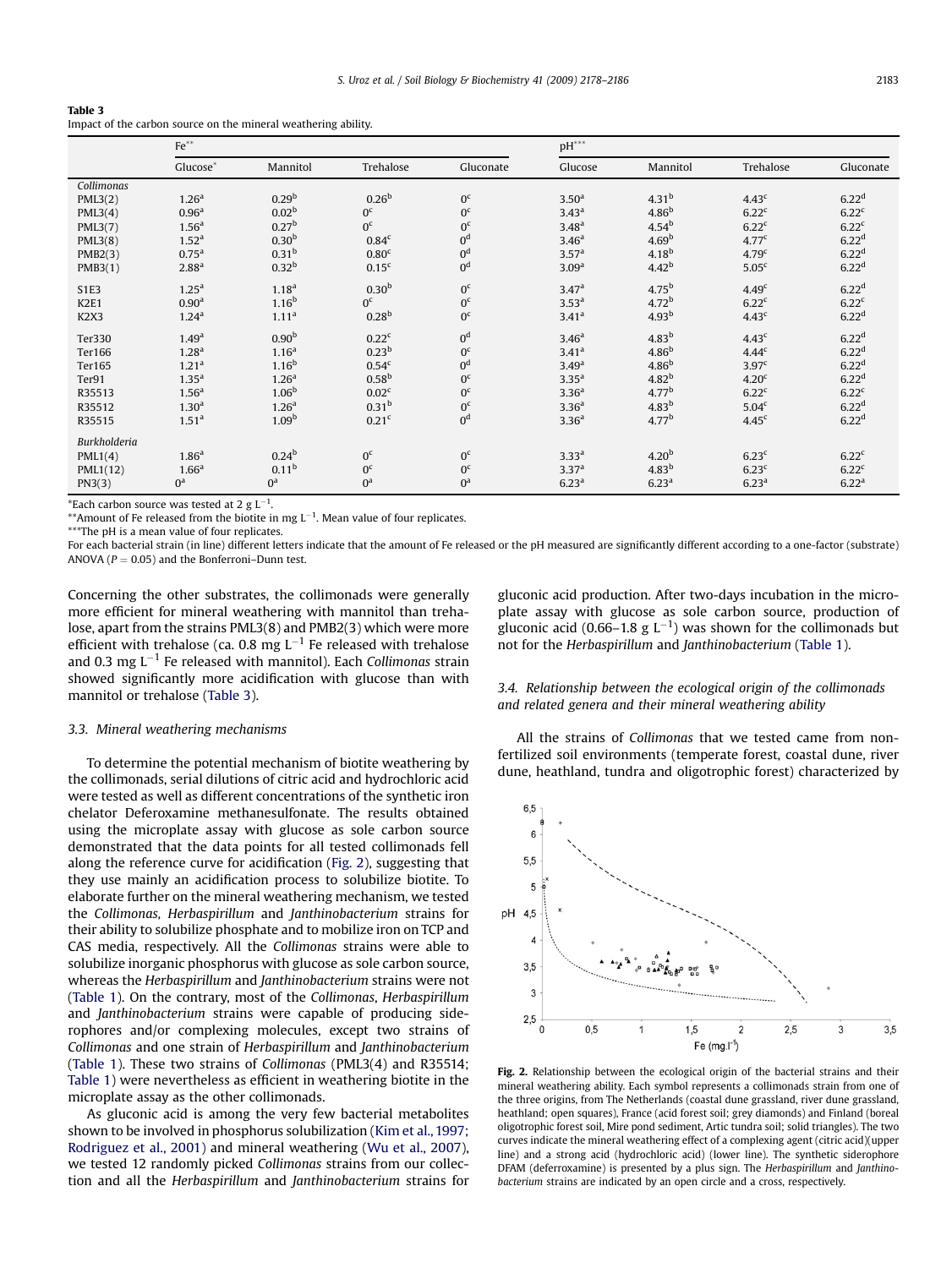a low content of inorganic nutrients. Most of the collimonads were associated with an environment abundantly colonized by fungi (mycorrhizal and non mycorrhizal fungi or lichens)([Table 1\)](#page-2-0). All the collimonads, independent of their ecological origin, showed a mineral weathering potential ranging from 0.6 to 2.88 mg  $L^{-1}$  of Fe released ([Fig. 2\)](#page-5-0). Interestingly, the mineral weathering efficacies of the collimonads originated from tundra appeared significantly lower than the ones of dune and acid forest, according to a onefactor ANOVA (ecological origin,  $p = 0.048$ ) and the Fisher test performed on the iron concentrations in the microplate culture filtrates. Among the collimonads related genera, J. agaricidamnosum strain DSM9628, which was the only one able to somewhat weather biotite (0.18 mg  $L^{-1}$  of Fe released), was isolated from the mushroom Agaricus bisporus [\(Lincoln et al., 1999\)](#page-7-0). The other Janthinobacterium and Herbaspirillum strains originated in contrast from fertile soils and cultivated plants [\(Baldani et al., 1996; Kirchhof](#page-7-0) [et al., 2001](#page-7-0)).

### 4. Discussion

## 4.1. Collimonas genus: a reservoir of efficient mineral weathering bacteria

Here, we tested the hypothesis that Collimonas bacteria, which are best known as mycophagous (fungal-eating) bacteria, possess good mineral weathering abilities. This is the first time that a wide range of Collimonas strains was tested for this trait. The 45 Collimonas strains tested in this study belong to the C. fungivorans, C. arenae, C. pratensis or unidentified species. The mineral weathering potential measured here was in the same range of that of six collimonads previously described in [Uroz et al. \(2007\)](#page-8-0) and presented here as reference strains. Notably, strain PMB3(1) remained the most efficient one [\(Table 1\)](#page-2-0). In contrast, all the strains belonging to the closely related Herbaspirillum and Janthinobacterium genera were inefficient in weathering biotite, suggesting a specific functional evolution of the collimonads. Moreover, the mineral weathering efficacy of the collimonads measured in this study (mean value: 1.10 mg  $L^{-1}$   $\pm$  0.04 Fe released) appeared higher than the mean values measured for Burkholderia, Sphingomonas or Pseudomonas strains by the same microplate bioassay [\(Uroz et al.,](#page-8-0) [2007\)](#page-8-0). All together, these results expose the Collimonas genus as a reservoir of efficient mineral weathering bacteria. Interestingly all the collimonads were isolated from environments with relatively low contents of inorganic nutrient (such as forest soils, tundra soils, heathland and coastal dunes) and fungal rich environments. We hypothesize that the presence of collimonads in environments where inorganic nutrients are limiting factors compared to agricultural soils could result from the high mineral weathering efficacy and the chitinolytic ability of this bacterial genus. Indeed, all the known and newly isolated strains were able to hydrolyze chitin. The significantly lower mineral weathering efficacy measured for collimonads originated from the tundra compared to those originated from the acid forests and dunes, suggests that the mineral weathering efficacy of the bacteria could be impacted by the biogeochemical conditions of their environment. However, the analysis of our data by principal component analysis did not allow us to discriminate different ecotypes among the Collimonas strains (data not shown).

### 4.2. Effect of the carbon source on the weathering efficacy of the collimonads

Because collimonads are preferentially associated with the fungal environment ([De Boer et al., 2005](#page-7-0)), we compared different potentially fungal-derived carbon substrates (gluconic acid, mannitol and trehalose) to glucose with respect to their impact on the mineral weathering efficacy of the collimonads. Indeed, it has been demonstrated that the carbon source directly impacts the mineral weathering ability of bacteria ([Hameeda et al., 2006;](#page-7-0) [Nautiyal et al., 2000; Uroz et al., 2007](#page-7-0)). It is also well established that the carbon sources contained in the root- or mycorrhizal rootexudates impact the phylogenetic structure and the functions of the soil bacterial communities ([Frey-Klett et al., 2005; Haichar et al.,](#page-7-0) [2008](#page-7-0)). In this study, the choice of the carbon sources (glucose, gluconic acid, mannitol and trehalose) was based on two reasonings. First, glucose is among the most abundant carbohydrates in soil. Concentrations ranging from milligram to gram per kg of soil were reported in arable and forest soils respectively [\(Jolivet et al.,](#page-7-0) [2006; Medeiros et al., 2006\)](#page-7-0). Gluconic acid is a by-product of glucose metabolism produced by a direct oxidation of glucose via a membrane-bound dehydrogenase (Geiger and Görisch, 1986; [Goldstein, 1995](#page-7-0)), and suspected to be involved in phosphorus solubilization. Second, mannitol and trehalose are two polyols commonly found in fungi ([Martin et al., 1984\)](#page-8-0). Their concentrations range from microgram to milligram per kg of rhizosphere soil ([Medeiros et al., 2006](#page-8-0)). Our result clearly highlighted the relationship between bacterial metabolism and mineral weathering ability ([Hameeda et al., 2006; Lin et al., 2006; Nautiyal et al., 2000;](#page-7-0) [Welch and Ullman, 1999](#page-7-0)). A similar result was previously reported when comparing the mineral weathering potential of Burkholderia strains in the presence of glucose or mannitol in the same microplate assay. Most of the Burkhloderia strains appeared significantly less efficient with mannitol than glucose [\(Uroz et al., 2007\)](#page-8-0). Here, we demonstrated for the first time that some collimonads were able to weather biotite with the same efficacy using different carbon substrates [\(Table 2](#page-3-0)). Their ability to weather minerals using fungal polyols (mannitol or trehalose) instead of glucose could be an adaptation of the collimonads to their ecological niche permitting them to adjust their activity in relation to the available carbohydrates.

### 4.3. Mineral weathering mechanism potentially used by collimonads

Under aerobic conditions, microorganisms are known to influence the dissolution of soil minerals by two main mechanisms: acidification and complexation [\(Banfield et al., 1999](#page-7-0)). Apart from these two mechanisms, the release of protons accompanying respiration and/or ammonium assimilation were also related to phosphorus solubilization [\(Illmer and Schinmer, 1995](#page-7-0)). Acidification and complexation mechanisms are linked to the production of geochemically reactive by–products of bacterial metabolism such as organic acids, protons and siderophores. In this study, we combined four bioassays to try to elucidate by which mechanisms collimonads weather minerals. Comparing the iron and pH data measured in the microplate assay using glucose as sole carbon source, with the two acidification and complexation reference curves mostly suggests an acidification mechanism. This hypothesis is consistent with the efficient phosphorus solubilization by the collimonads on the TCP medium. Indeed, the ability to solubilize inorganic phosphorus from the TCP medium is strongly linked to the production of acidic molecules [\(Goldstein, 1995; Kim et al.,](#page-7-0) [1997, 2005](#page-7-0)). These results are in accordance with the high concentrations of gluconic acid measured in the culture filtrates of the collimonads, which may thus explain at least partly the mineral weathering efficacy of the collimonads. This is the first report of the production of gluconic acid by collimonads. Beside this acidification mechanism, collimonads are also able to produce chelating compounds as deduced from the results with the CAS medium. The ability to mobilize iron from CAS medium is known to be linked to the production of hydroxamate- and catechol-type siderophores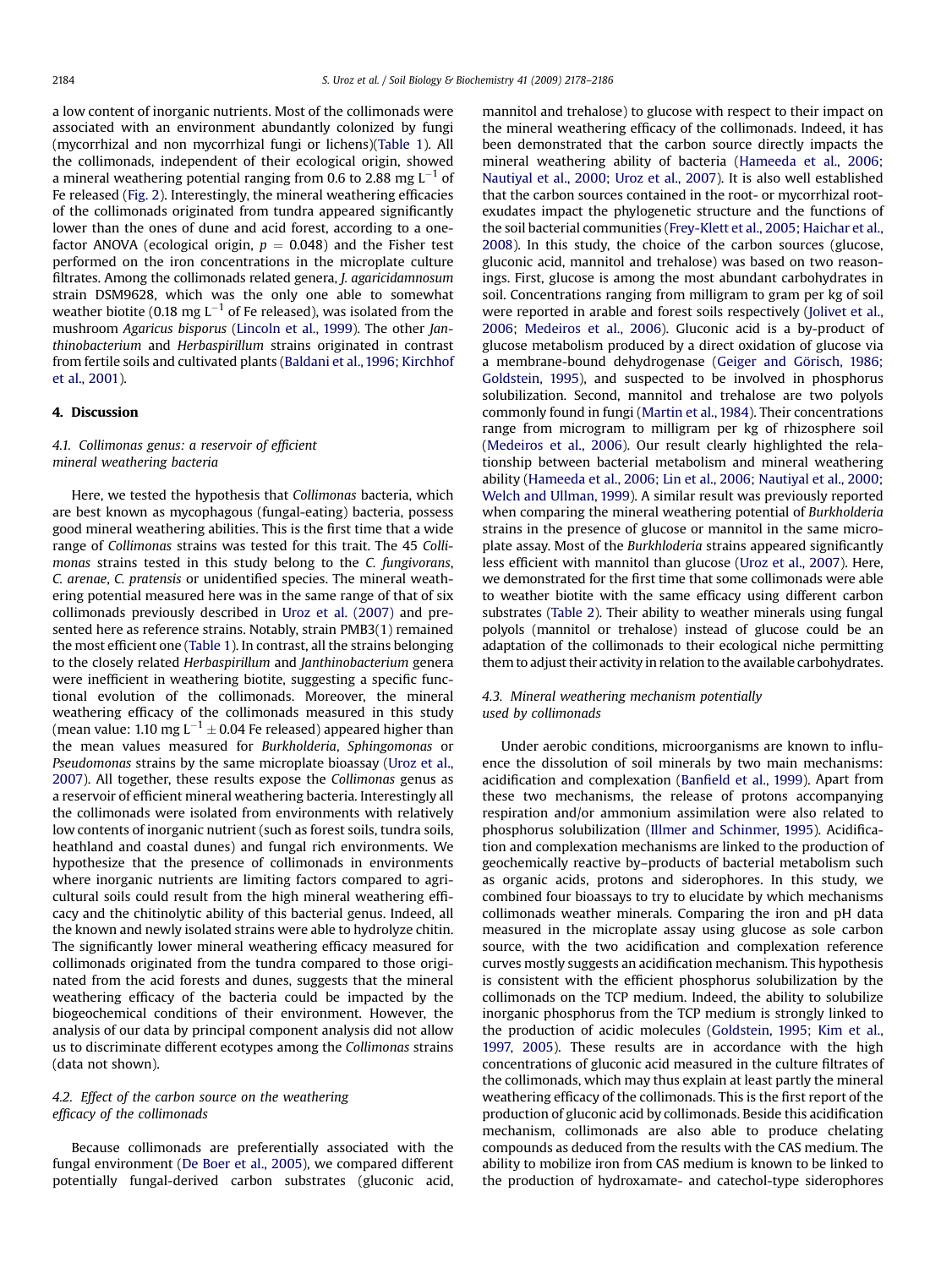<span id="page-7-0"></span>(Liermann et al., 2000; Schwyn and Neilands, 1987). Further work will be necessary to identify the siderophores produced by collimonads. Interestingly, the nature of the carbon substrate impacts the mineral weathering mechanisms involved. The higher pH values obtained with mannitol or trehalose compared to glucose suggest that collimonads are able to use an alternative mechanism to weather minerals. All together, our results suggest that collimonads can adjust their mineral weathering mechanisms depending on the carbon sources present in their environment. We hypothesize that the soil collimonads, which have access to glucose, weather minerals mainly through an acidification process whereas those which use alternative carbohydrates may implement alternative weathering mechanisms. More research will be needed to elucidate these alternative mechanisms.

#### 4.4. Concluding remarks

This study demonstrates that bacteria belonging to the Collimonas genus harbour potential to weather minerals. The Collimonas genus, hitherto known for its chitinolytic ability (De Boer et al., 2004; 2005), could have evolved differently from the two closely related genera Herbaspirillum and Janthinobacterium, by developing nutrient-mobilizing mechanisms especially adapted to its ecological niche in nutrient-poor soils. We hypothesize that in forest mineral horizons, collimonads live in the vicinity of ectomycorrhizal fungi, providing inorganic nutrients to their fungal associate, both participating in the tree nutrition. This mutualism could be based on enhanced inorganic nutrient uptake by mycorrhizal fungi via associated collimonads which, in turn, grow and perform the mineral weathering in exchange for fungal carbohydrates. Such carbohydrates e.g. storage sugars such as trehalose or mannitol would be released either voluntarily by the fungus or involuntarily through mechanisms of bacterial mycophagy.

#### Acknowledgments

This work was funded by a BRG (Bureau des resources génétiques) grant, the Lorraine Region and a bilateral Hubert Curien van Gogh travel grant. Sequencing facilities were supported by IFR110, the Lorraine Region and INRA. The authors thank Drs. J. Garbaye, F. Martin, M. Buée and A. Cébron for critical reviewing of the manuscript, Drs. S. Höppener-Ogawa and M. K. Männistö for helpful discussions, and C. Delaruelle, S. Gerards, and M. van den Berg for technical assistance.

#### References

- Aspray, T.J., Hansen, S.K., Burns, R.G., 2005. A soil-based microbial biofilm exposed to 2,4-D: bacterial community development and establishment of conjugative plasmid pJP4. FEMS Microbiology Ecology 54, 317–327.
- Baldani, J.I., Pot, B., Kirchhof, G., Falsen, E., Baldani, V.L., Olivares, F.L., Hoste, B., Kersters, K., Hartmann, A., Gillis, M., Dobereiner, J., 1996. Emended description of Herbaspirillum; inclusion of [Pseudomonas] rubrisubalbicans, a milk plant pathogen, as Herbaspirillum rubrisubalbicans comb. nov.; and classification of a group of clinical isolates (EF group 1) as Herbaspirillum species. International Journal of Systematic Bacteriology 46, 802–810.
- Banfield, J.F., Barker, W.W., Welch, S.A., Taunton, A., 1999. Biological impact on mineral dissolution: application of the lichen model to understanding mineral weathering in the rhizosphere. Proceedings of the National Academy of Sciences of the USA 96, 3404–3411.
- de Boer, W., Leveau, J.H., Kowalchuk, G.A., Klein Gunnewiek, P.J., Abeln, E.C., Figge, M.J., Sjollema, K., Janse, J.D., van Veen, J.A., 2004. Collimonas fungivorans gen. nov., sp. nov., a chitinolytic soil bacterium with the ability to grow on living fungal hyphae. International Journal of Systematic Bacteriology 54, 857–864.
- de Boer, W., Folman, L.B., Summerbell, R.C., Boddy, L., 2005. Living in a fungal world: impact of fungi on soil bacterial niche development. FEMS Microbiology Review 29, 795–811.
- Calvaruso, C., Turpault, M.P., Frey-Klett, P., 2006. Root-associated bacteria contribute to mineral weathering and to mineral nutrition in trees: a budgeting analysis. Applied and Environmental Microbiology 72, 1258–1266.
- Calvaruso, C., Turpault, M.P., Leclerc-Cessac, E., Frey-Klett, P., 2007. Impact of ectomycorrhizosphere on the functional diversity of soil bacterial and fungal communities from a forest stand in relation to mineral weathering process. Microbial Ecology 54, 567–577.
- Calvaruso, C., Mareschal, L., Turpault, M.P., Leclerc, E., 2009. Rapid clay weathering in the rhizosphere of Norway spruce and oak in an acid forest ecosystem. Soil Science Society of America Journal 73, 331–338.
- De Boer, W., KleinGunnewiek, P.J.A., Lafeber, P., Janse, J.D., Spit, B.E., Woldendorp, J.W., 1998. Anti-fungal properties of chitinolytic soil bacteria. Soil Biology and Biochemistry 30, 193–203.
- Eskelinen, A., Stark, S., Männisto, M., 2009. Links between plant community<br>composition, soil organic matter quality and microbial communities in contrasting tundra habitats. Oecologia 161, 113–123.
- Frey, P., Frey-Klett, P., Garbaye, J., Berge, O., Heulin, T., 1997. Metabolic and genotypic fingerprinting of fluorescent pseudomonads associated with the Douglas fir-Laccaria bicolor mycorrhizosphere. Applied and Environmental Microbiology 63, 1852–1860.
- Frey-Klett, P., Chavatte, M., Clausse, M.L., Courrier, S., Le Roux, C., Raaijmakers, J., Martinotti, M.G., Pierrat, J.C., Garbaye, J., 2005. Ectomycorrhizal symbiosis affects functional diversity of rhizosphere fluorescent pseudomonads. New Phytologist 165, 317–328.
- Geiger, O., Görisch, H., 1986. Crystalline quinoprotein glucose dehydrogenase from Acinetobacter calcoaceticus. Biochemistry 25, 6043–6048.
- Goldstein, A.H., 1995. Recent progress in understanding the molecular genetics and biochemistry of calcium phosphate solubilization by Gram negative bacteria. Biological Agriculture and Horticulture 12, 185–193.
- Haichar, F.Z., Marol, C., Berge, O., Rangel-Castro, J.I., Prosser, J.I., Balesdent, J. Heulin, T., Achouak, W., 2008. Plant host habitat and root exudates shape soil bacterial community structure. Journal of Microbial Ecology 2, 1221–1230.
- Hameeda, B., Reddy, Y.H., Rupela, O.P., Kumar, G.N., Reddy, G., 2006. Effect of carbon substrates on rock phosphate solubilization by bacteria from composts and macrofauna. Current Microbiology 53, 298–302.
- Höppener-Ogawa, S., Leveau, J.H.J., Smant, W., van Veen, J.A., de Boer, W., 2007. Specific detection and real-time PCR quantification of potentially mycophagous bacteria belonging to the genus Collimonas in different soil ecosystems. Applied and Environmental Microbiology 73, 4191–4197.
- Hsu, S.C., Lockwood, J.L., 1975. Powdered chitin agar as a selective medium for enumeration of actinomycetes in water and soil. Applied Microbiology 29, 422–426.
- Illmer, P., Schinmer, F., 1995. Solubilization of inorganic calcium phosphates-solubilization mechanisms. Soil Biology and Biochemistry 27, 257–263.
- Jolivet, C., Angers, D.A., Chantigny, M.H., Andreux, F., Arrouays, D., 2006. Carbohydrate dynamics in particle-size fractions of sandy spodosols following forest conversion to maize cropping. Soil Biology and Biochemistry 38, 2834–2842.
- Kalinowski, B.E., Liermann, L.J., Brantley, S.L., Barnes, A., Pantano, C.G., 2000. X-ray photoelectron evidence for bacteria-enhanced dissolution of hornblende. Geochimica Cosmochimica Acta 64, 1331–1343.
- Kim, K.J., Jordan, D., Krishnan, H.B., 1997. Rahnella aquatilis, a bacterium isolated from soybean rhizosphere, can solubilize hydroxyapatite. FEMS Microbiology Letter 153, 273–277.
- Kim, Y.H., Bae, B., Choung, Y.K., 2005. Optimization of biological phosphorus removal from contaminated sediments with phosphate-solubilizing microorganisms. Journal of Bioscience and Bioengineering 99, 23–29.
- Kirchhof, G., Eckert, B., Stoffels, M., Baldani, J.I., Reis, V.M., Hartmann, A., 2001. Herbaspirillum frisingense sp. nov., a new nitrogen-fixing bacterial species that occurs in C4-fibre plants. International Journal of Systematic and Evolutionary Microbiology 51, 157–168.
- Krishnaraj, P.U., Goldstein, A.H., 2001. Cloning of a Serratia marcescens DNA fragment that induces quinoprotein glucose dehydrogenase-mediated gluconic acid production in Escherichia coli in the presence of stationary phase Serratia marcescens. FEMS Microbiology Letter 205, 215–220.
- Landeweert, R., Hoffland, E., Finlay, R.D., Kuyper, T.M., Van Breemen, N., 2001. Linking plants to rock: ectomycorrhizal fungi mobilize nutrients from minerals. Trends in Ecology and Evolution 16, 248–253.
- Lane, D.J., 1991. 16S/23S RRNA Sequencing, p. 115–176. In: Stackebrandt, E., Goodfellow, M. (Eds.), Nucleic Acid Techniques in Bacterial Systematics. John Wiley and Sons, Chichester, United Kingdom.
- Leveau, J.H.J, Uroz, S., de Boer, W. The bacterial genus Collimonas: mycophagy, weathering and other adaptive solutions to life in oligotrophic soil environments. Environmental Microbiology, in press, [doi:10.1111/j.1462-2920.2009.02010.x](http://dx.doi.org/doi:10.1111/j.1462-2920.2009.02010.x).
- Liermann, J., Kalinowski, B.E., Brantley, S.L., Ferry, J.G., 2000. Role of bacterial siderophores in dissolution of hornblende. Geochemica Cosmochimica Acta 64, 587–602.
- Lin, T.F., Huang, H.I., Shen, F.T., Young, C.C., 2006. The protons of gluconic acid are the major factor responsible for the dissolution of tricalcium phosphate by Burkholderia cepacia CC-Al74. Bioresource Technology 97, 957–960.
- Lincoln, S.P., Fermor, T.R., Tindall, B.J., 1999. Janthinobacterium agaricidamnosum sp. nov., a soft rot pathogen of Agaricus bisporus. International Journal of Systematic Bacteriology 49, 1577–1589.
- Männistö, M.K., Tiirola, M., Häggblom, M.M., 2007. Bacterial communities in Arctic fjelds of Finnish Lapland are stable but highly pH-dependent. FEMS Microbiology Ecology 59, 452–465.<br>Männistö, M.K., Häggblom, M.M., 2006. Characterization of psychrotolerant
- heterotrophic bacteria from Finnish Lapland. Systematic Applied Microbiology 29, 229–243.